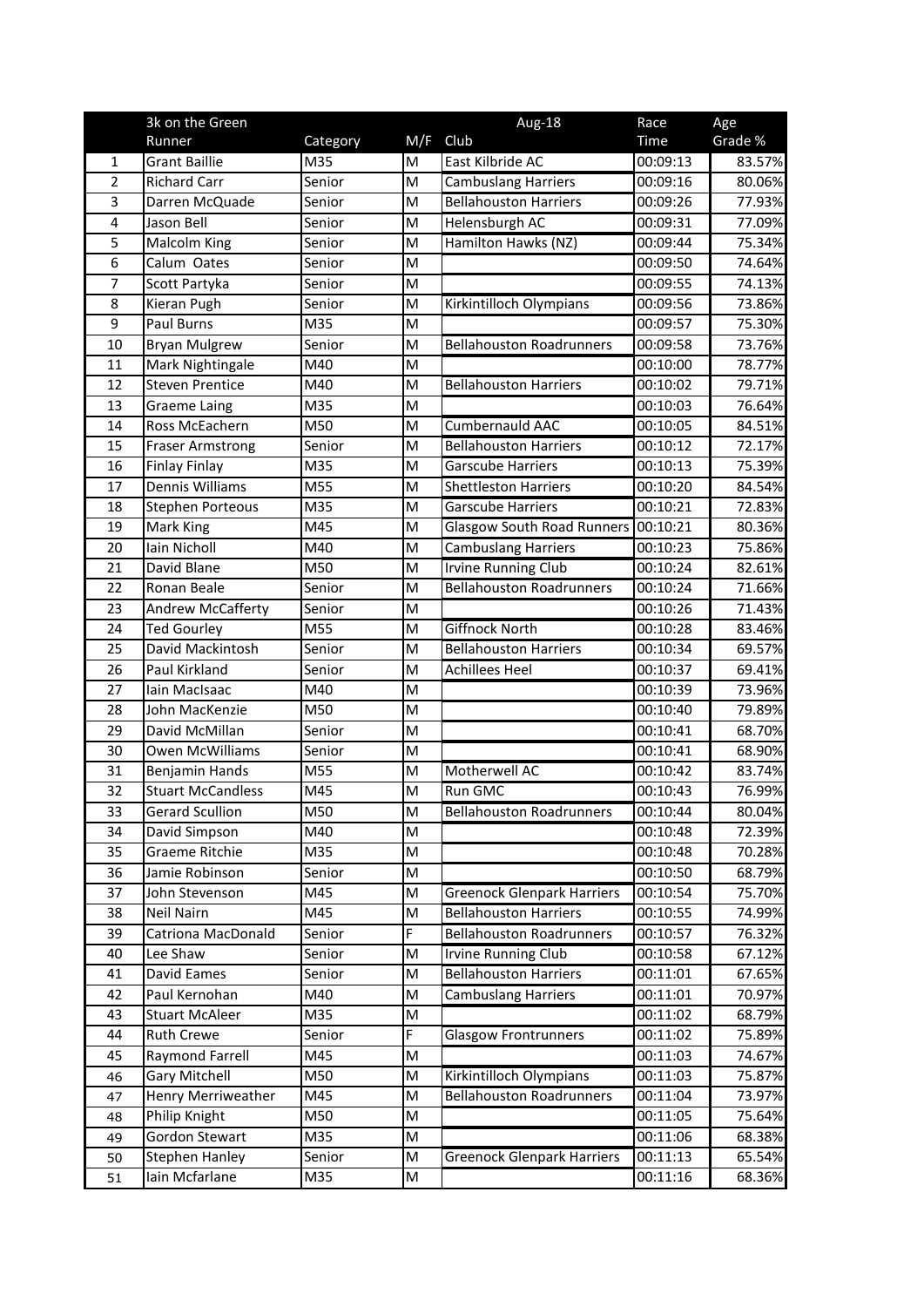| 52  | Alan Owen              | M50    | M | <b>Whitemoss AAC</b>                  | 00:11:19 | 74.08% |
|-----|------------------------|--------|---|---------------------------------------|----------|--------|
| 53  | <b>Stuart Lorraine</b> | M50    | M |                                       | 00:11:24 | 74.75% |
| 54  | Steven Johnstone       | M35    | M |                                       | 00:11:26 | 65.93% |
| 55  | Dimitrios Sotiriou     | M35    | M |                                       | 00:11:33 | 66.19% |
| 56  | <b>Rob Gallacher</b>   | M35    | M |                                       | 00:11:35 | 65.07% |
| 57  | Alastair MacLachlan    | M55    | M | <b>Bellahouston Roadrunners</b>       | 00:11:35 | 78.03% |
| 58  | <b>Stuart Donald</b>   | M35    | M | <b>Garscube Harriers</b>              | 00:11:37 | 64.49% |
| 59  | <b>Richard Britton</b> | M40    | M | <b>Stirling Triathlon</b>             | 00:11:37 | 67.81% |
| 60  | James Chalmers         | Senior | M | <b>Rons Runners</b>                   | 00:11:39 | 62.95% |
| 61  | <b>Eddie Carr</b>      | M55    | M | <b>Cambuslang Harriers</b>            | 00:11:41 | 76.70% |
| 62  | Alastair Drummond      | M40    | M | <b>Newton Road Runners</b>            | 00:11:43 | 66.73% |
| 63  | Gillian Blee           | W35    | F |                                       | 00:11:43 | 73.09% |
| 64  | Colin Anderson         | M40    | M |                                       | 00:11:48 | 66.75% |
| 65  | Michael O'Hagan        | M45    | M | <b>Cambuslang Harriers</b>            | 00:11:48 | 70.49% |
| 66  | John Pugh              | M50    | M | Kirkintilloch Olympians               | 00:11:49 | 70.95% |
| 67  | Mary Senior            | W45    | F | <b>Garscube Harriers</b>              | 00:11:55 | 77.31% |
| 68  | Carlos Gonzalez        | M35    | M |                                       | 00:11:57 | 63.51% |
| 69  | Rachel Hunt            | W35    | F |                                       | 00:11:59 | 71.07% |
| 70  | <b>Steven Grant</b>    | M45    | M |                                       | 00:12:02 | 66.98% |
| 71  | Alex Laurenson         | M40    | M |                                       | 00:12:04 | 65.77% |
| 72  | John Brown             | M45    | M |                                       | 00:12:06 | 68.74% |
| 73  | <b>Scott Angus</b>     | M40    | M |                                       | 00:12:06 | 64.13% |
| 74  | Tim Arbuckle           | M45    | M |                                       | 00:12:07 | 66.52% |
| 75  | David Graham           | M35    | M | G72 Tri                               | 00:12:09 | 62.47% |
| 76  | Alex Laurenson         | M40    | M |                                       | 00:12:04 | 65.77% |
| 77  | Stephen Dunn           | M35    | M | Glasgow Dental Hospital & Sch00:12:14 |          | 62.50% |
| 78  | Peter Freer            | M40    | M |                                       | 00:12:15 | 63.34% |
| 79  | Stephen O'Neil         | M50    | M | <b>Glasgow South Road Runners</b>     | 00:12:16 | 69.47% |
| 80  | Erica Christie         | W60    | F |                                       | 00:12:17 | 92.80% |
| 81  | Alasdair Beaton        | M35    | M |                                       | 00:12:24 | 60.42% |
| 82  | <b>Rob Cussons</b>     | M35    | M |                                       | 00:12:28 | 61.33% |
| 83  | Rebecca Simister       | Senior | F | <b>Bellahouston Harriers</b>          | 00:12:29 | 67.07% |
| 84  | Cordelia O'Neill       | W35    | F | <b>West End Road Runners</b>          | 00:12:31 | 67.71% |
| 85  | Maria Doherty          | W50    | F | <b>Glasgow South Road Runners</b>     | 00:12:35 | 78.88% |
| 86  | Linda Woodcraft        | W40    | F |                                       | 00:12:40 | 69.06% |
| 87  | Jack Bryant            | M40    | M |                                       | 00:12:41 | 63.06% |
| 88  | Jeremy Sutton-Hibbert  | M45    | M | <b>Bellahouston Harriers</b>          | 00:12:42 | 64.97% |
| 89  | Philip O'Neil          | M45    | M |                                       | 00:12:44 | 63.79% |
| 90  | Derek Clifford         | M35    | M |                                       | 00:13:00 | 58.38% |
| 91  | Lauren Cairley         | Senior | F | <b>Springburn Harriers</b>            | 00:13:03 | 64.04% |
| 92  | Nicola Stevenson       | Senior | F | <b>Greenock Glenpark Harriers</b>     | 00:13:07 | 63.71% |
| 93  | Rosina Graham          | Senior | F |                                       | 00:13:14 | 63.83% |
| 94  | Iain Crawford          | M50    | M |                                       | 00:13:16 | 63.19% |
| 95  | Ada Stewart            | W55    | F | Kirkintilloch Olympians               | 00:13:18 | 78.70% |
| 96  | lan Campbell           | M65    | M | <b>Erskine Jogging Buddies</b>        | 00:13:21 | 72.76% |
| 97  | Peter Rudzinski        | M65    | M | Clydesdale Harriers                   | 00:13:22 | 72.67% |
| 98  | Hugh Boyle             | M40    | M |                                       | 00:13:23 | 58.86% |
| 99  | Peter McMaster         | M35    | M |                                       | 00:13:25 | 56.98% |
| 100 | Stephen Norrie         | M35    | M |                                       | 00:13:33 | 56.42% |
| 101 | Kenny Weir             | M65    | M |                                       | 00:13:34 | 70.94% |
| 102 | Janet Balneaves        | W40    | F | <b>Hamilton Harriers</b>              | 00:13:34 | 65.05% |
| 103 | Anne Scott             | W45    | F |                                       | 00:13:41 | 67.33% |
| 104 | David Fernie           | M45    | M |                                       | 00:13:50 | 58.72% |